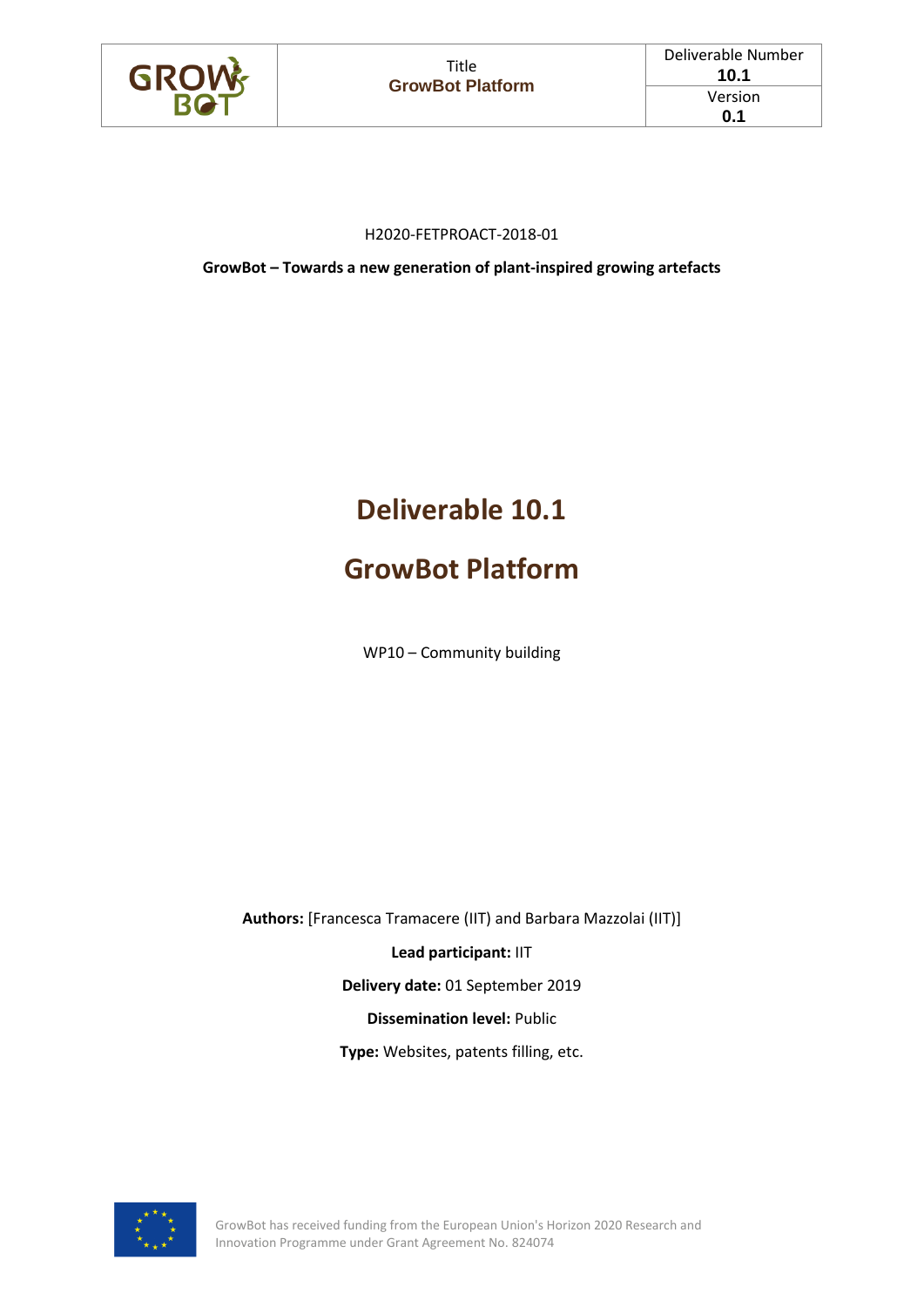

## **Revision History**

| <b>Author Name,</b><br><b>Partner short name</b> | <b>Description</b> | Date       |  |
|--------------------------------------------------|--------------------|------------|--|
| ШT                                               | Draft              | 30/08/2019 |  |
| <b>IIT</b>                                       | Final version      | 01/09/2019 |  |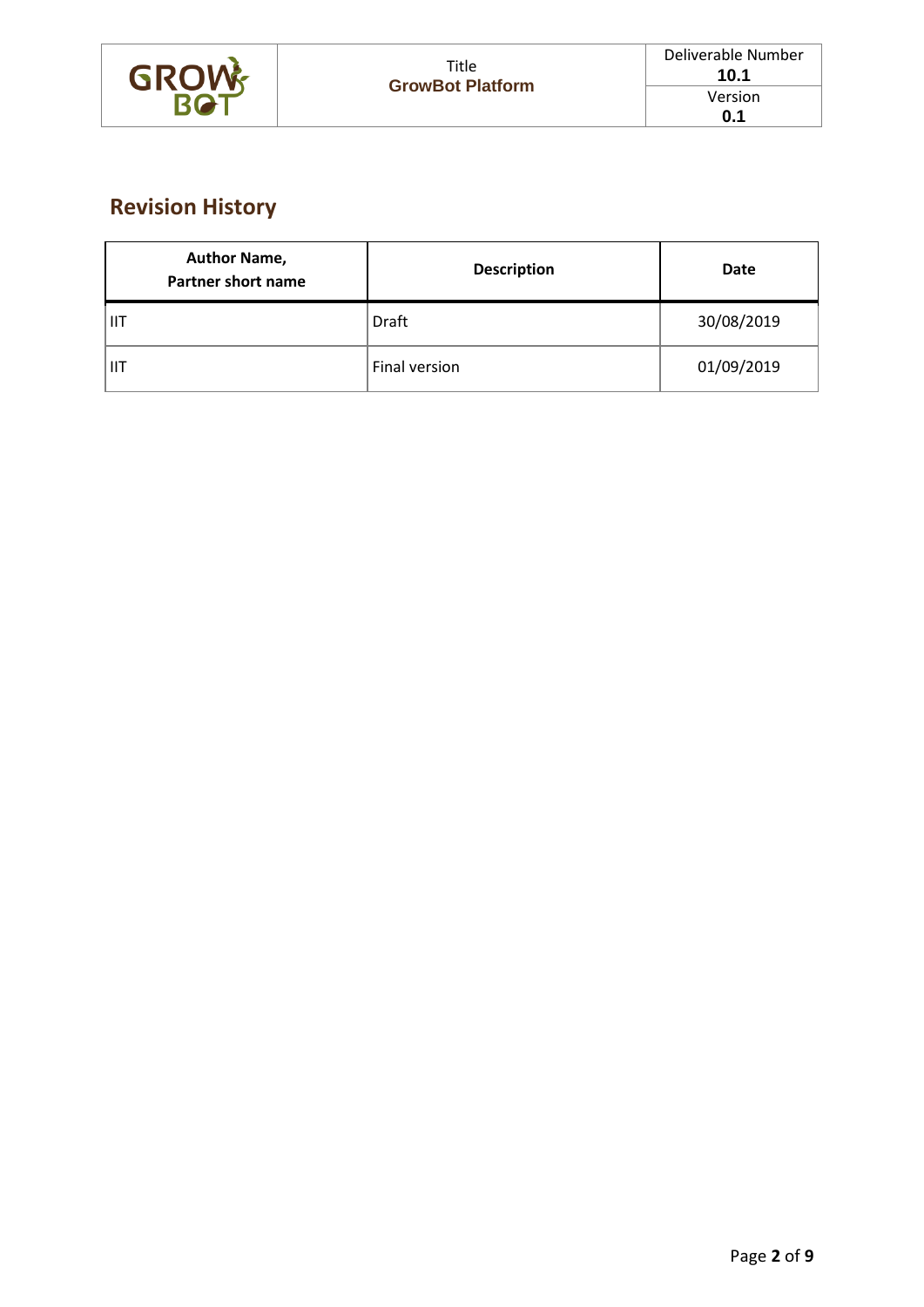| <b>GROW</b> | Title<br><b>GrowBot Platform</b> | Deliverable Number<br>10.1 |
|-------------|----------------------------------|----------------------------|
|             |                                  | Version                    |
|             |                                  | 0.1                        |

## **Contents**

| 1            |     |  |
|--------------|-----|--|
| $2^{\circ}$  |     |  |
|              | 2.1 |  |
|              | 2.2 |  |
|              | 2.3 |  |
|              | 2.4 |  |
|              | 2.5 |  |
|              | 2.6 |  |
|              | 2.7 |  |
| 3            |     |  |
| $\mathbf{A}$ |     |  |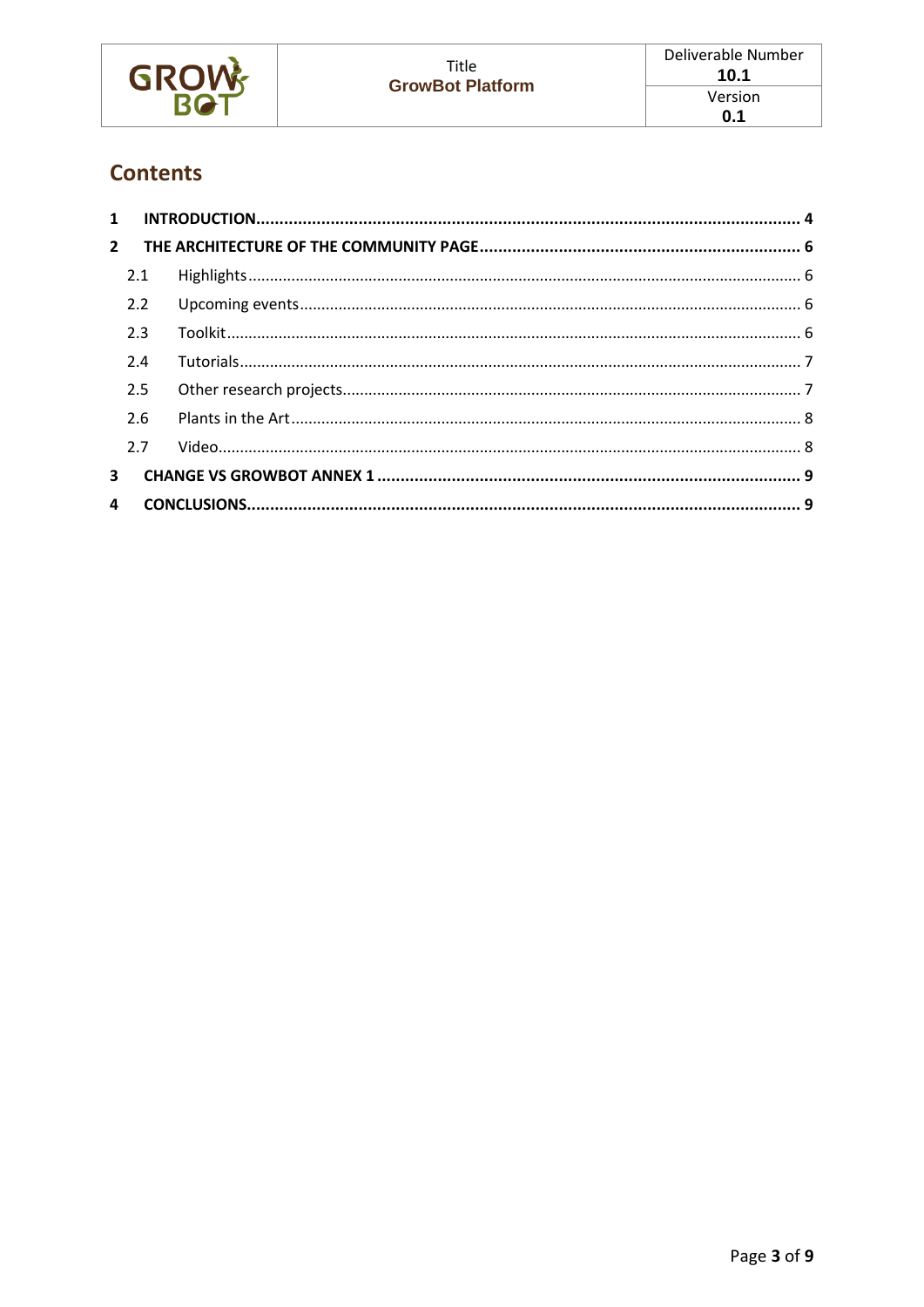

### <span id="page-3-0"></span>**1 Introduction**

Deliverable 10.1 focuses on the development of the GrowBot on-line platform, with the aim to link different communities that work on plants across several disciplines.

The platform includes a collection of experimental protocols and set-ups, a list of tools for analysis of plant features, links to other related projects, tutorials, video, news, and a list of upcoming events related to plants (**[Figure 1](#page-4-0)**). The contents will be updated during the all project lifetime.

The GrowBot platform is hosted on the project website (www.growbot.eu) under the "Community" section.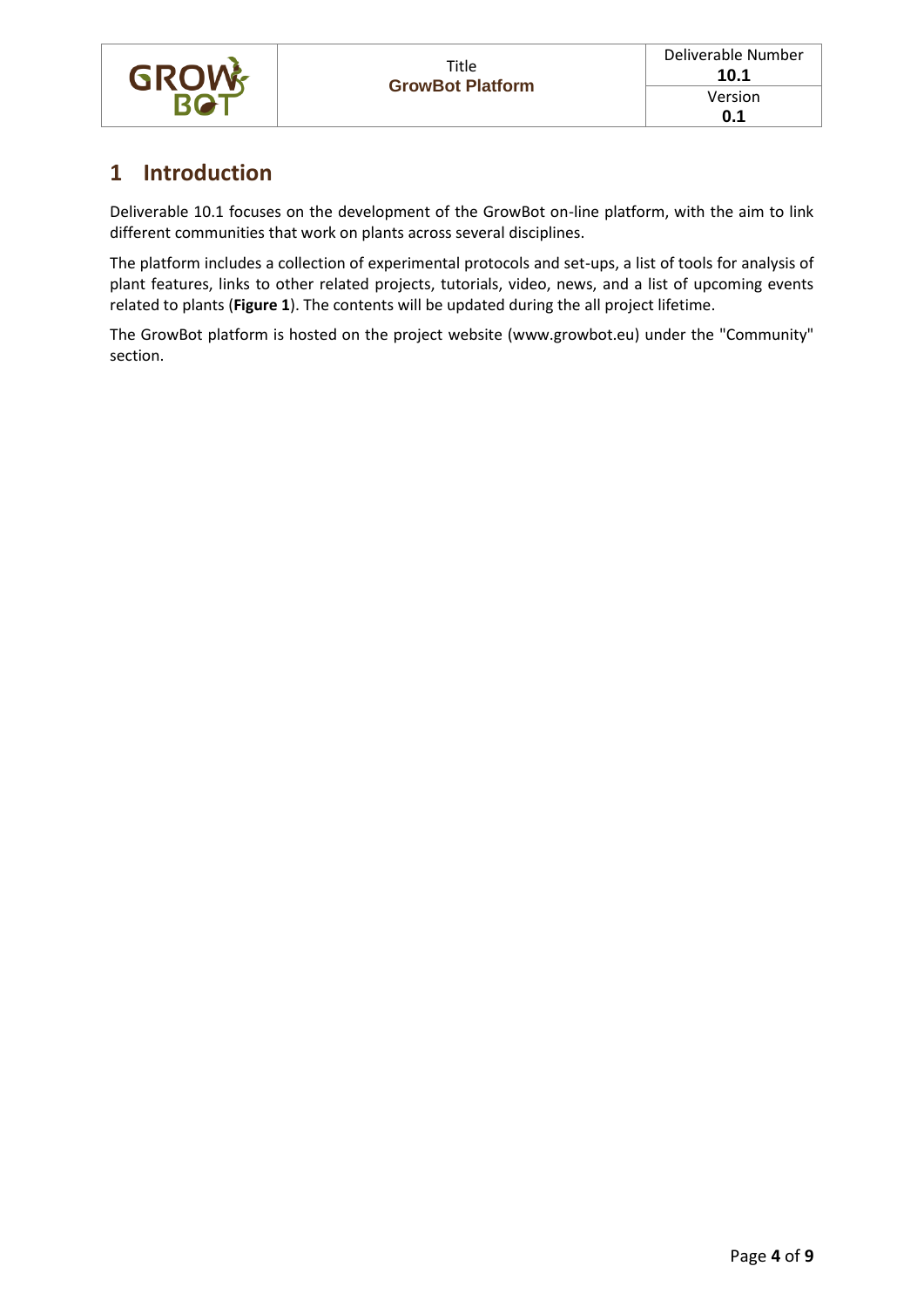| GROW | Title                   | Deliverable Number<br>10.1 |  |
|------|-------------------------|----------------------------|--|
|      | <b>GrowBot Platform</b> | Version                    |  |
|      |                         | 0.1                        |  |
|      |                         |                            |  |





| The Digital             | A collection of atlanet and                               |            |               | 0 0 0 0 0                                                     |      |
|-------------------------|-----------------------------------------------------------|------------|---------------|---------------------------------------------------------------|------|
| Plant Atlas             | handbooks                                                 | Learn more |               | Other research projects                                       |      |
| NCBI genome<br>database | More than 400 plant genomes<br>ausilable                  | Learn more |               |                                                               |      |
|                         | Part of EnsemblGenome<br>database. EncembiPlants          |            | a-leaf        | <b>IEU project) An Artificial Leaf</b>                        | Link |
| EnsemblPlants           | contains resources for some<br>sequenced plant species:   | Learn more | PlaMatSu      | [MSCA EU project] - Plant-<br>inspired materials and surfaces | Link |
| Gramene                 | Data resource for comparative<br>functional genomics      | Learn more |               | [EU project] Societies of                                     |      |
| Plant Genome            | A website with info related to                            |            | florarobotica | Symbiotic Robot-Plant Bio-<br>Hybrids as Social Architectural | Link |
| DataBase<br>Japan       | genomes of model and crop<br>plants from databases.       | Learn more |               | <b>Artifacts</b>                                              |      |
|                         | Database framework for                                    |            | PLEASED       | [EU project] PLants Employed<br>As SEnsing Devices            | Link |
| PlantsDB                | integrative and comparative<br>plant genome research      | Learn more |               | [Eu project] Innovative robotic                               |      |
| PLAZA                   | Online resource for comparative<br>genomics               | Learn more | Plantoid      | artefacts inspired by plant roots<br>for soil monitoring      | Link |
| Arabidopsis             |                                                           |            |               |                                                               |      |
| Information             | A web database of the "model"<br>higher plant Arabidopsis | Learn more |               |                                                               |      |
| Resource<br>(TAIR)      | Thalisma"                                                 |            |               |                                                               |      |
| PlantGDB                | Tools and resources for plant.<br>genomics                | Learn more |               |                                                               |      |
|                         |                                                           |            |               |                                                               |      |

| Diana Scherer        | Art from roots                         | Link |  |
|----------------------|----------------------------------------|------|--|
| <b>Botanical Art</b> | The Top Botanical Art Compendium       | Link |  |
| ASBA                 | American Society of Botanical Artists  | Link |  |
| Makoto Azuma         | : Flower artist and botanical sculptor | Link |  |
|                      |                                        |      |  |

Video

<span id="page-4-0"></span>

**Figure 1:** *Screenshot of the Community page on the GrowBot project website.*

×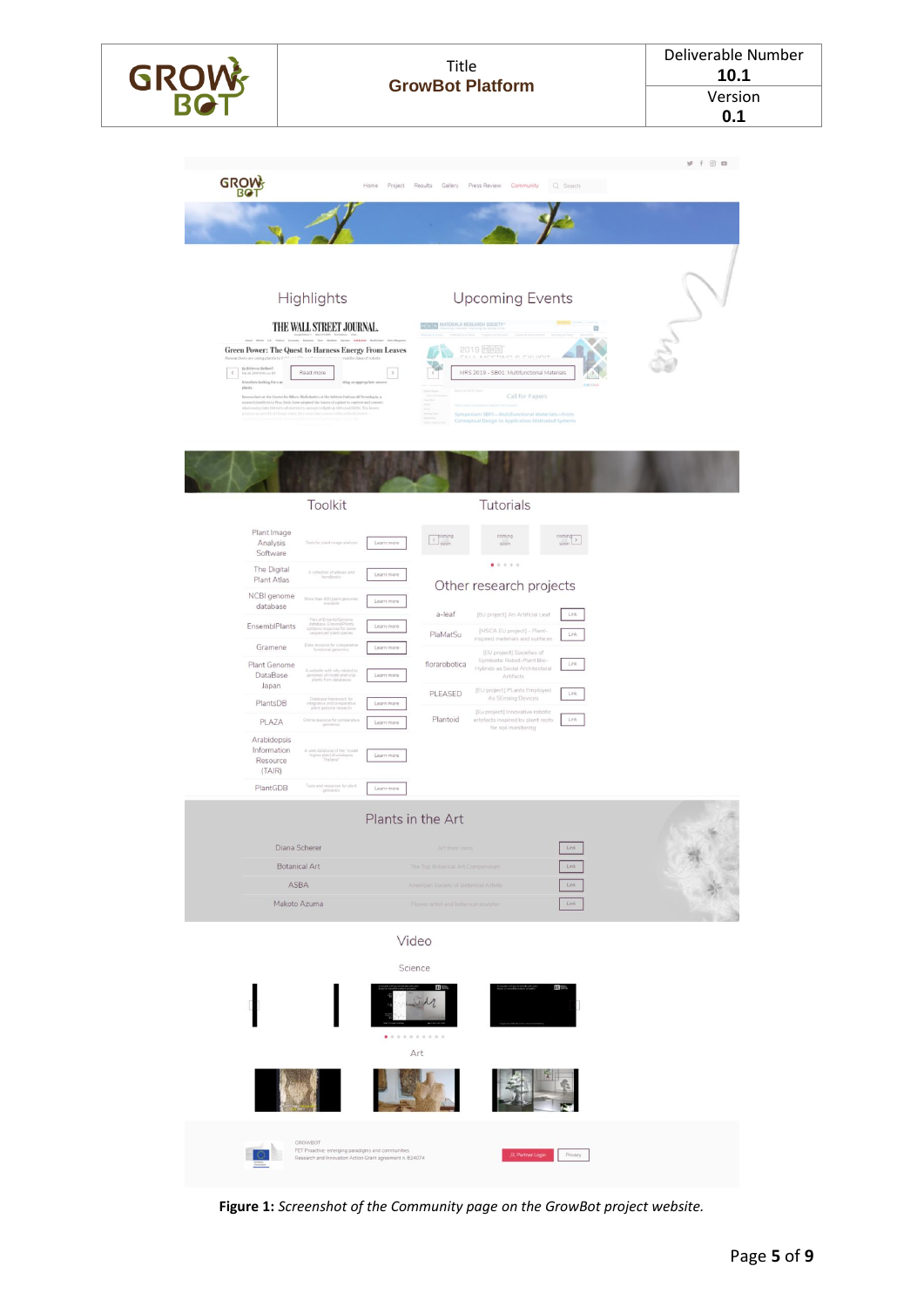

### <span id="page-5-0"></span>**2 The architecture of the Community page**

The page consists of seven sections: highlights, upcoming events, toolkit, tutorials, other research projects, plants in the art, and video.

#### <span id="page-5-1"></span>**2.1 Highlights**

"Highlights" section is a slideshow element, aimed at collecting news related to the GrowBot project and news on plants published on eminent magazines and newspapers (**[Figure 2](#page-5-4)**).



**Figure 2:** *"Highlights" section of Community page.*

#### <span id="page-5-4"></span><span id="page-5-2"></span>**2.2 Upcoming events**

"Upcoming events" section is a slideshow element, aimed at collecting the events that will come soon having as topic 'plants'. The collection of events will not gather only scientific events but also events of common interest for a generic audience (**[Figure 3](#page-5-5)**).



**Figure 3:** *"Upcoming Events" section of Community page.*

#### <span id="page-5-5"></span><span id="page-5-3"></span>**2.3 Toolkit**

"Toolkit" section is a list, aimed at collecting open-access tools useful in the study and analysis of plants (e.g., experimental protocols, set-ups technical details, software, etc.). The tools are both outcomes of the GrowBot project and open-access tools available online (**[Figure 4](#page-6-2)**).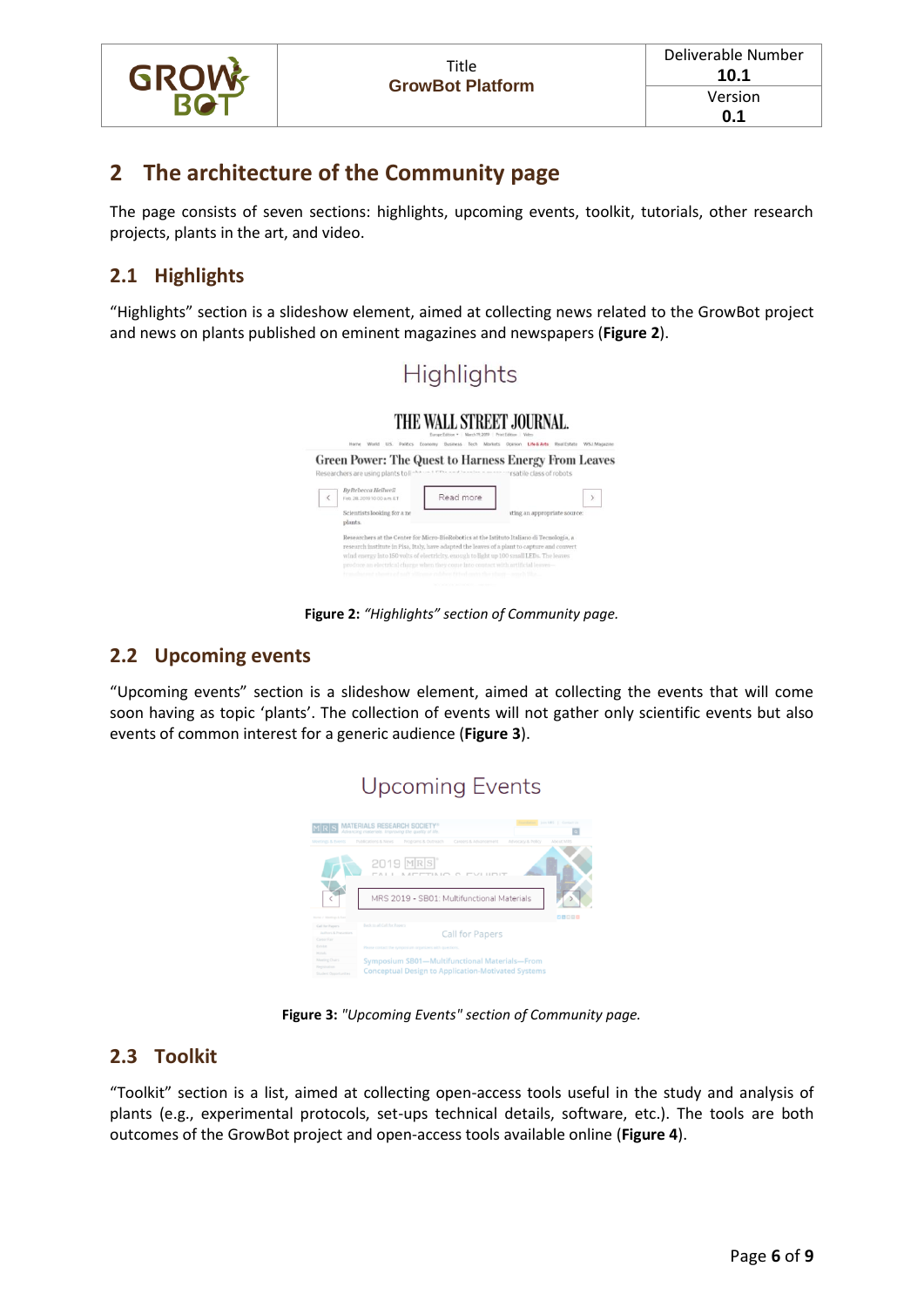

## Toolkit

| Plant Image<br>Analysis<br>Software              | Tools for plant image analysis                                                                             | Learn more |
|--------------------------------------------------|------------------------------------------------------------------------------------------------------------|------------|
| The Digital<br>Plant Atlas                       | A collection of atlases and<br>handbooks                                                                   | Learn more |
| NCBI genome<br>database                          | More than 400 plant genomes<br>available                                                                   | Learn more |
| EnsemblPlants                                    | Part of EnsemblGenome<br>database. EnsemblPlants<br>contains resources for some<br>sequenced plant species | Learn more |
| Gramene                                          | Data resource for comparative<br>functional genomics                                                       | Learn more |
| Plant Genome<br>DataBase<br>Japan                | A website with info related to<br>genomes of model and crop<br>plants from databases                       | Learn more |
| PlantsDB                                         | Database framework for<br>integrative and comparative<br>plant genome research                             | Learn more |
| PLAZA                                            | Online resource for comparative<br>genomics                                                                | Learn more |
| Arabidopsis<br>Information<br>Resource<br>(TAIR) | A web database of the "model<br>higher plant Arabidopsis<br>Thaliana"                                      | Learn more |
| PlantGDB                                         | Tools and resources for plant<br>genomics                                                                  | Learn more |

**Figure 4:** *"Toolkit" section of Community page.*

#### <span id="page-6-2"></span><span id="page-6-0"></span>**2.4 Tutorials**

"Tutorials" section is a slideshow element, aimed at collecting tutorials from the GrowBot experts and other distinguished scientists on topics related to the project (**[Figure 5](#page-6-3)**).



**Figure 5:** *"Tutorials" section of Community page.*

#### <span id="page-6-3"></span><span id="page-6-1"></span>**2.5 Other research projects**

"Other research projects" section is a list including research projects on plant-related issues, still active or recently ended (**[Figure 6](#page-7-2)**).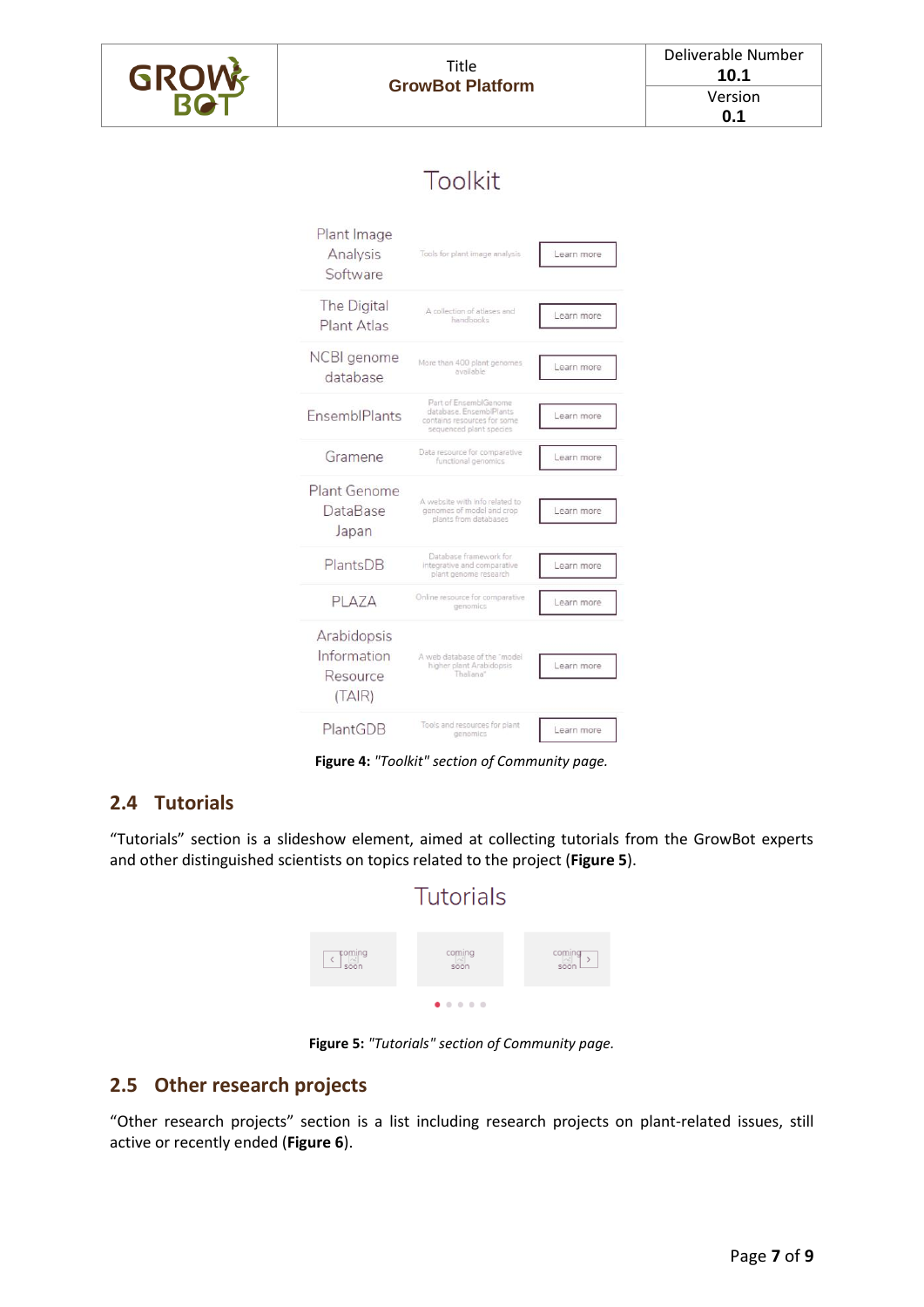| <b>GROW</b> | Title<br><b>GrowBot Platform</b> | Deliverable Number<br>10.1 |
|-------------|----------------------------------|----------------------------|
|             |                                  | Version                    |
|             |                                  | 0.1                        |
|             |                                  |                            |

## Other research projects



**Figure 6:** *"Other research projects" section of Community page.*

#### <span id="page-7-2"></span><span id="page-7-0"></span>**2.6 Plants in the Art**

"Plants in the Art" is an interesting section that aims at collecting artistic activities focused on plants. This section is particularly important to highlight the role of plants in our culture and society. A list of artists and organizations is gathered in this section (**[Figure 7](#page-7-3)**).

|                      | Plants in the Art                     |      |  |
|----------------------|---------------------------------------|------|--|
| Diana Scherer        | Art from roots                        | Link |  |
| <b>Botanical Art</b> | The Top Botanical Art Compendium      | Link |  |
| <b>ASBA</b>          | American Society of Botanical Artists | Link |  |
| Makoto Azuma         | Flower artist and botanical sculptor  | Link |  |

**Figure 7:** *"Plants in the Art" section of Community page.*

#### <span id="page-7-3"></span><span id="page-7-1"></span>**2.7 Video**

"Video" is a slideshow element that collects interesting videos made by experts on plant-related issues. The section is divided into subsections in order to make the user navigation among the various disciplines as friendly as possible (**[Figure 8](#page-7-4)**).

<span id="page-7-4"></span>

**Figure 8:** *"Video" section of Community page.*